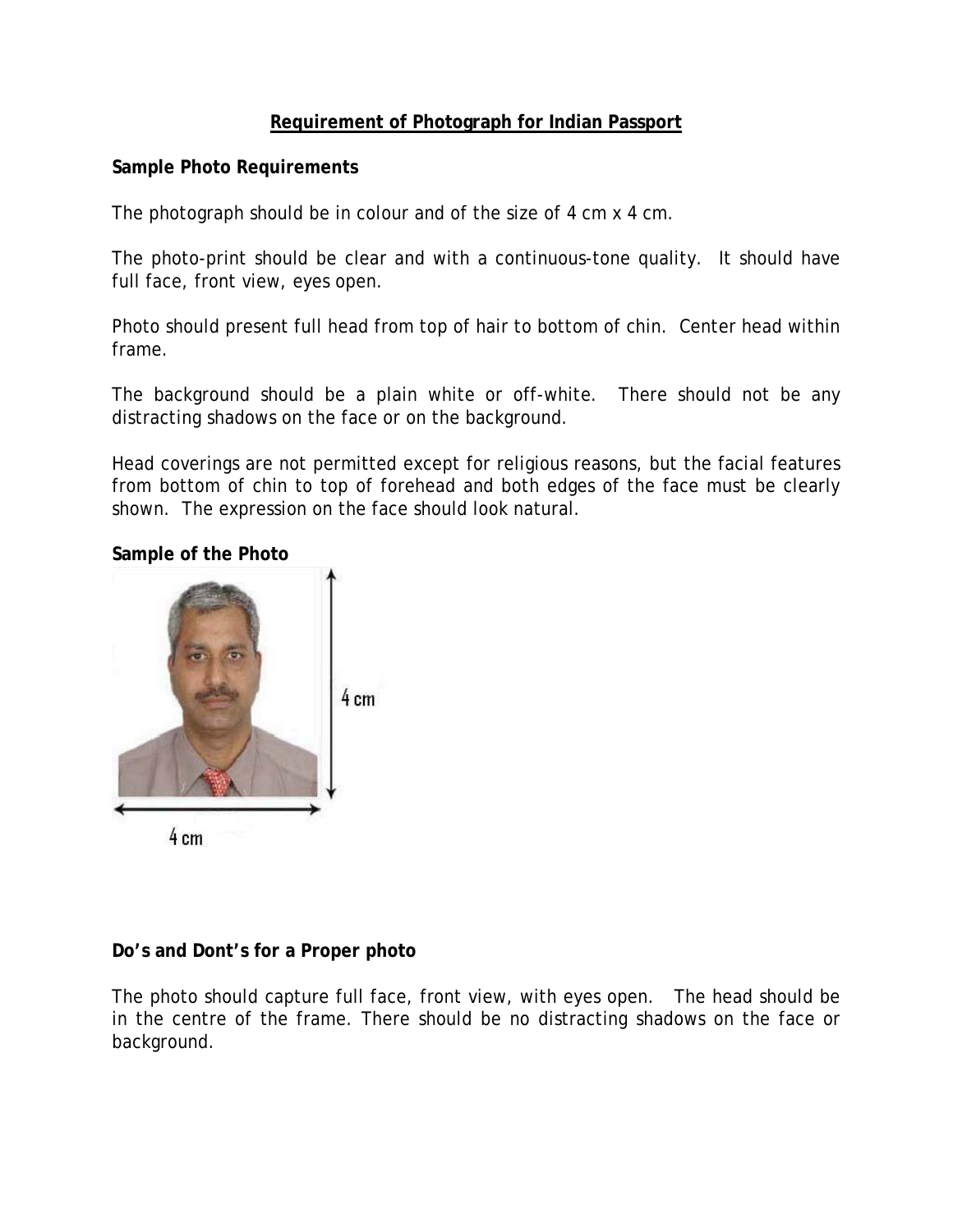# **Samples**



distracting background not centered

Make sure photo presents full head from top of hair to bottom of chin; height of head should measure 2 cm to 2.5 cm. Make sure eye height is between 2.5 cm and 2.8 cm.

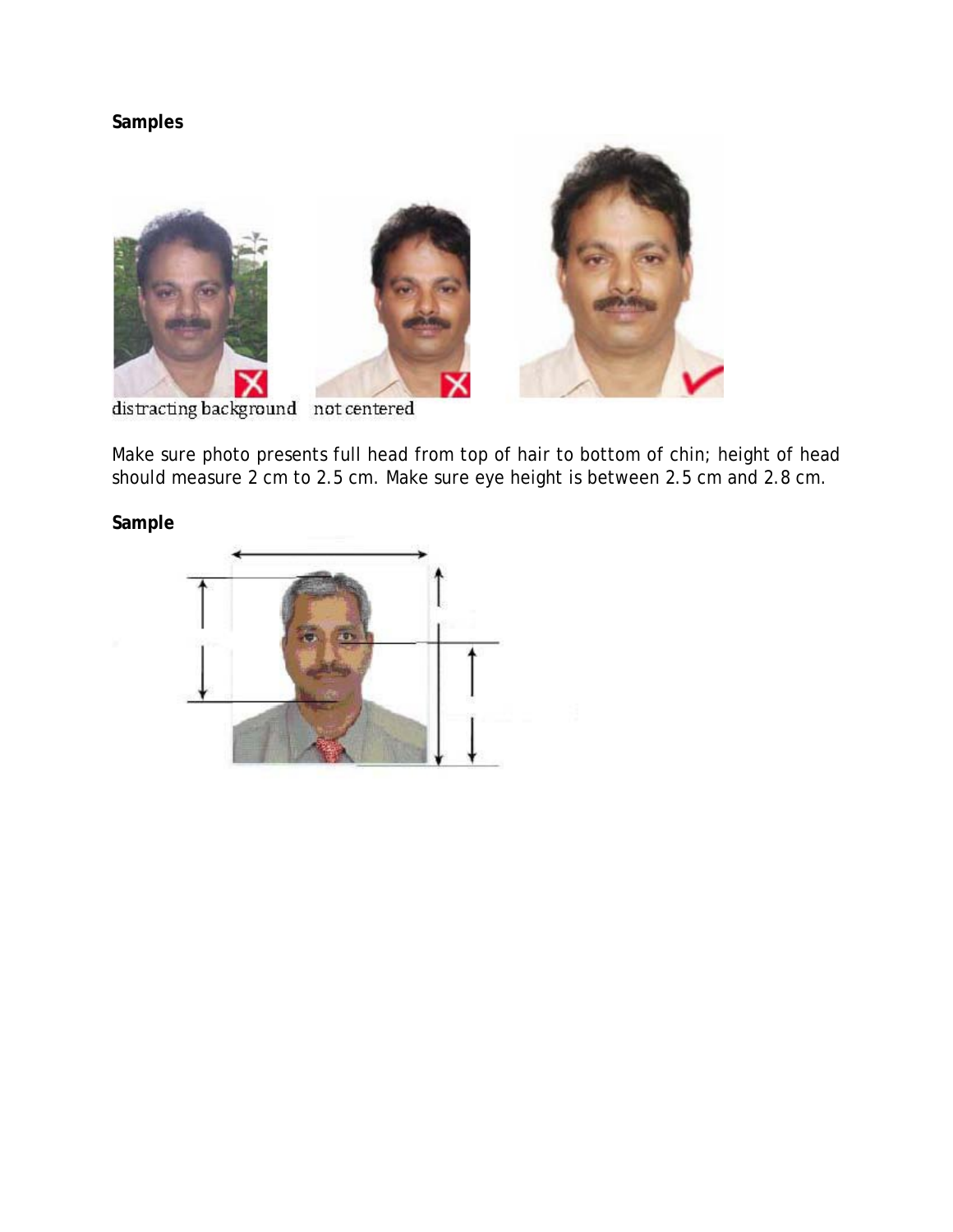## **Lighting on face and background**

The light should be even and balanced to avoid shadows on the face. Background behind the face Should be properly illuminated to avoid shadows in the background.

## **Samples**



shadows across the face

### **Photograph Print Properties**

The photograph should be in size 4 cm x 4 cm and in colour. Print photo on thin photo paper or stock. Ensure the print is clear and has a continuous-tone quality. Do not retouch or otherwise enhance or soften the photo.



blurred



ink-marked/creased

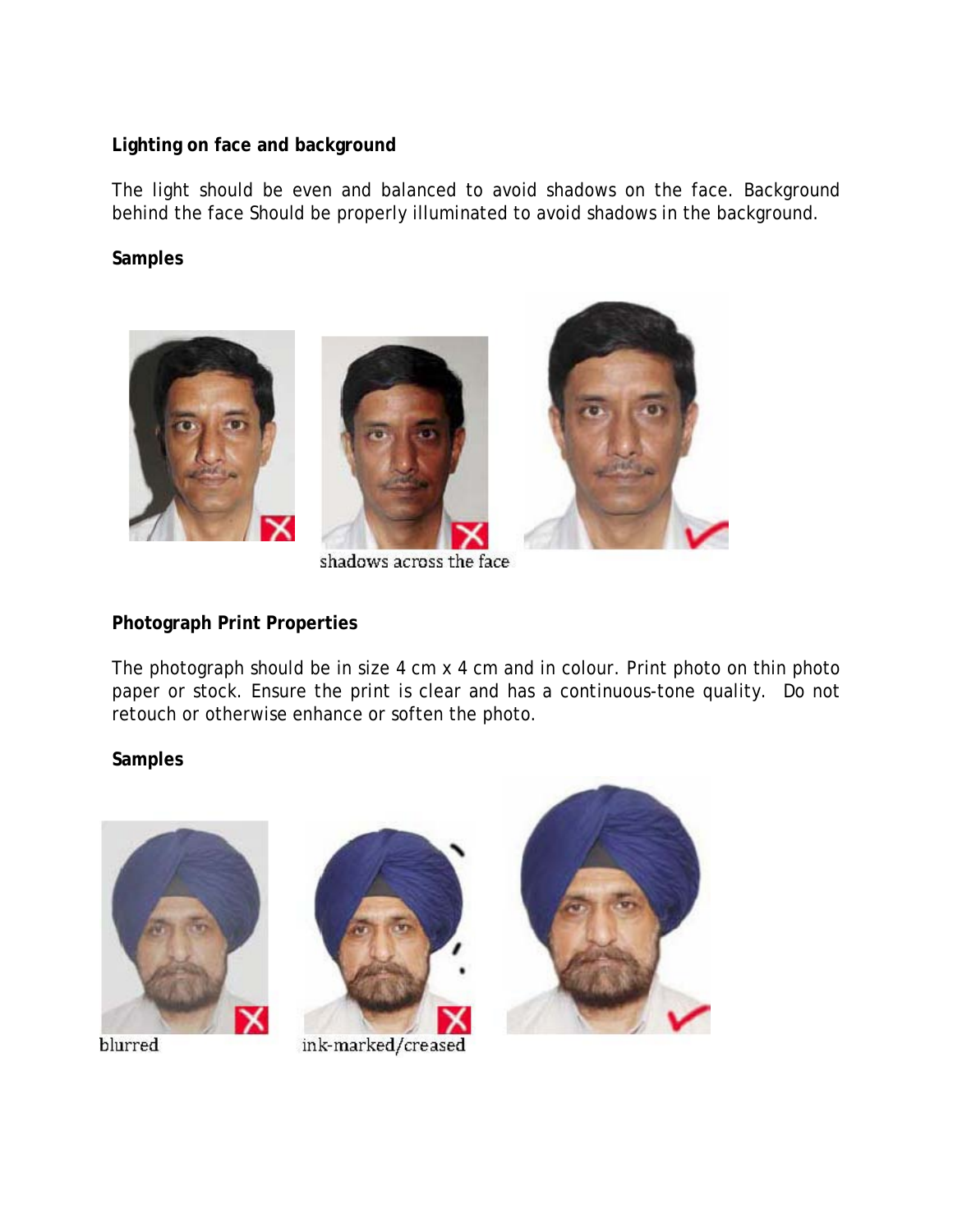## **Resolution and Printing Quality**

High-resolution photography and printing are strongly recommended. Both conventional and digital photography are acceptable, and conventional or digital printing methods may be used. Resulting print should exhibit a continuous-tone quality regardless of the print method used (dye sublimation, ink jet, laser, etc.) Digitally printed photos should be produced without visible pixels or dot patterns.

Fine facial features should be discernible.

#### **Samples**



washed out colours **pixelated** 

### **Contrast and Colour**





Brightness and contrast should be adjusted to present the subject and background accurately. Photos without proper contrast or colour may obscure unique facial features. Colour should reproduce natural skin tones. Fluorescent or other lighting with unbalanced colour may cause unwanted colour cast in the photo. Appropriate filters can eliminate improper colour balance.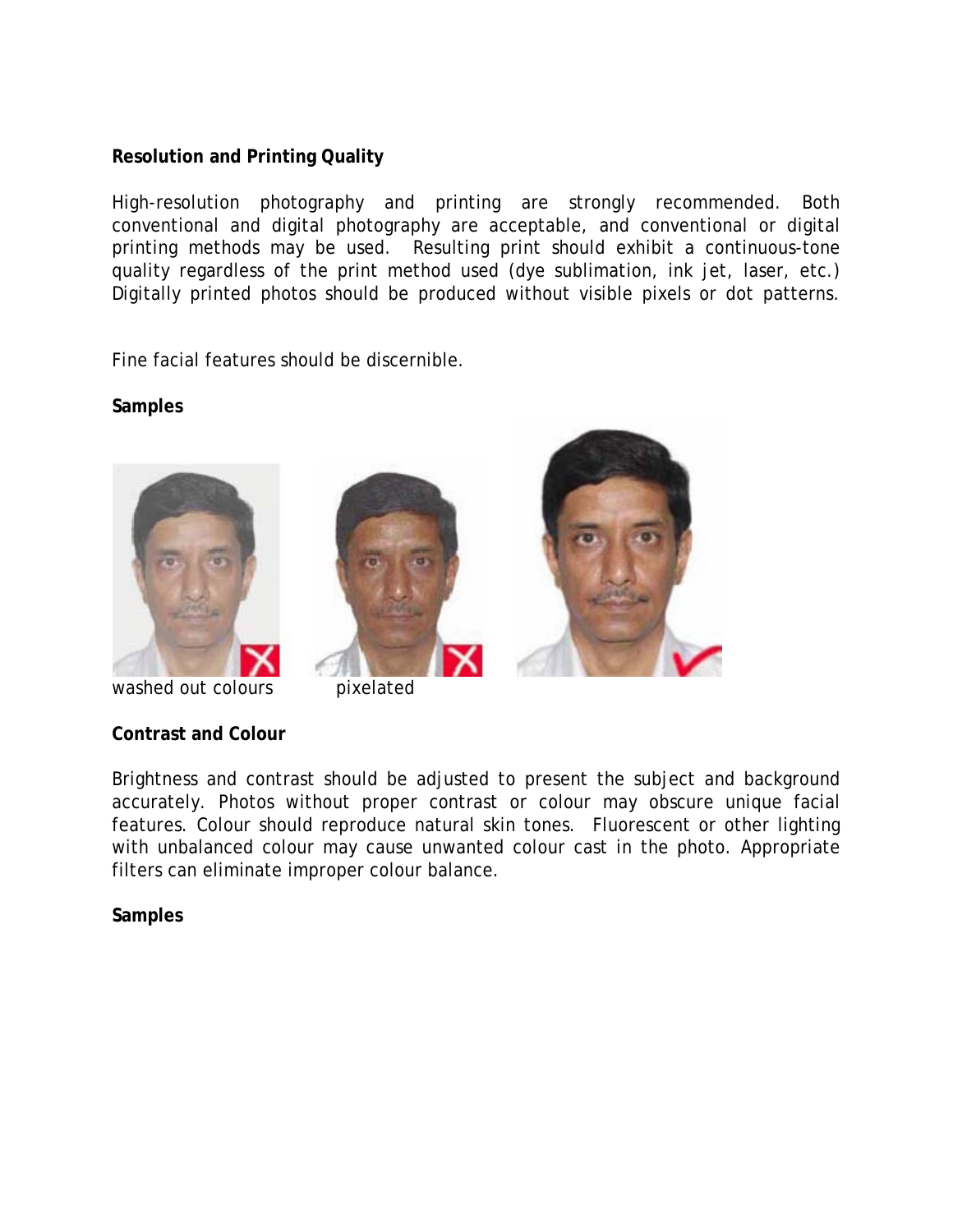





looking away

unnatural skin tones

# **Head & Eyes- Position and Background**

Head should face the camera directly and should not tilt or turned (portrait style). Photo must show both edges of the face clearly. The eyes must be open, level and clearly visible and must not be covered by hairs or eyeglass frames.

## **Samples**







hairs across eyes eyes closed

# **Eyeglasses**

Glare on eyeglasses should be avoided with a slight upward or downward tilt of the head. No tinted or dark glasses.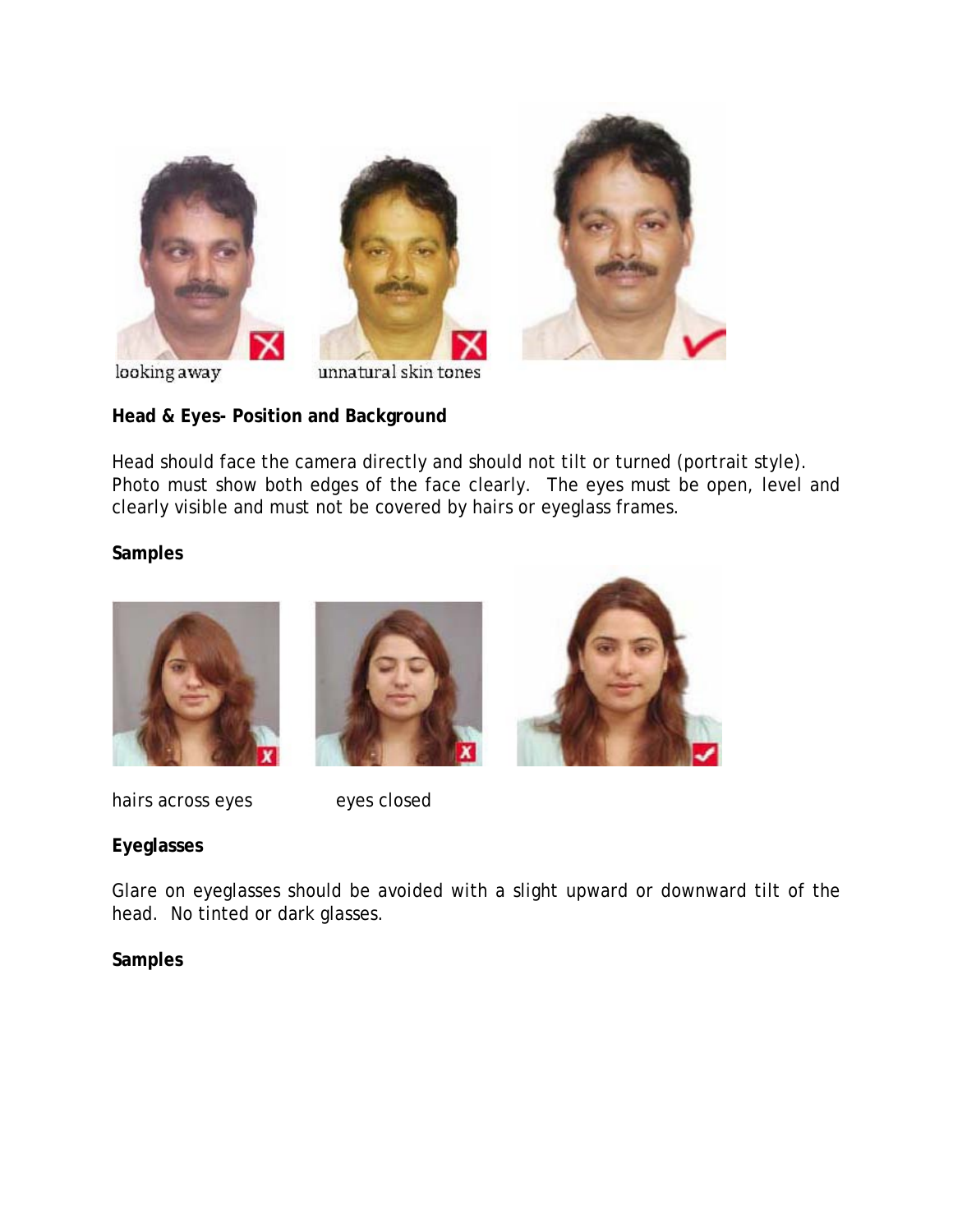



dark tinted lenses

flash reflection on lenses

**Head coverings** are not permitted except for religious reasons, but the facial features from bottom of chin to top of forehead and both edges of the face must be clearly shown.

### **Samples**



# **Exposure and Lighting**

There should not be any overexposure or under-exposure which results in an unusable photo. There should be a three-point balanced lighting. Facial features should be clearly evident in the photo. Lighting should be adjusted to avoid shadows on the face or background. Diffuse sources of light, such as umbrella lights, are preferable to point sources.